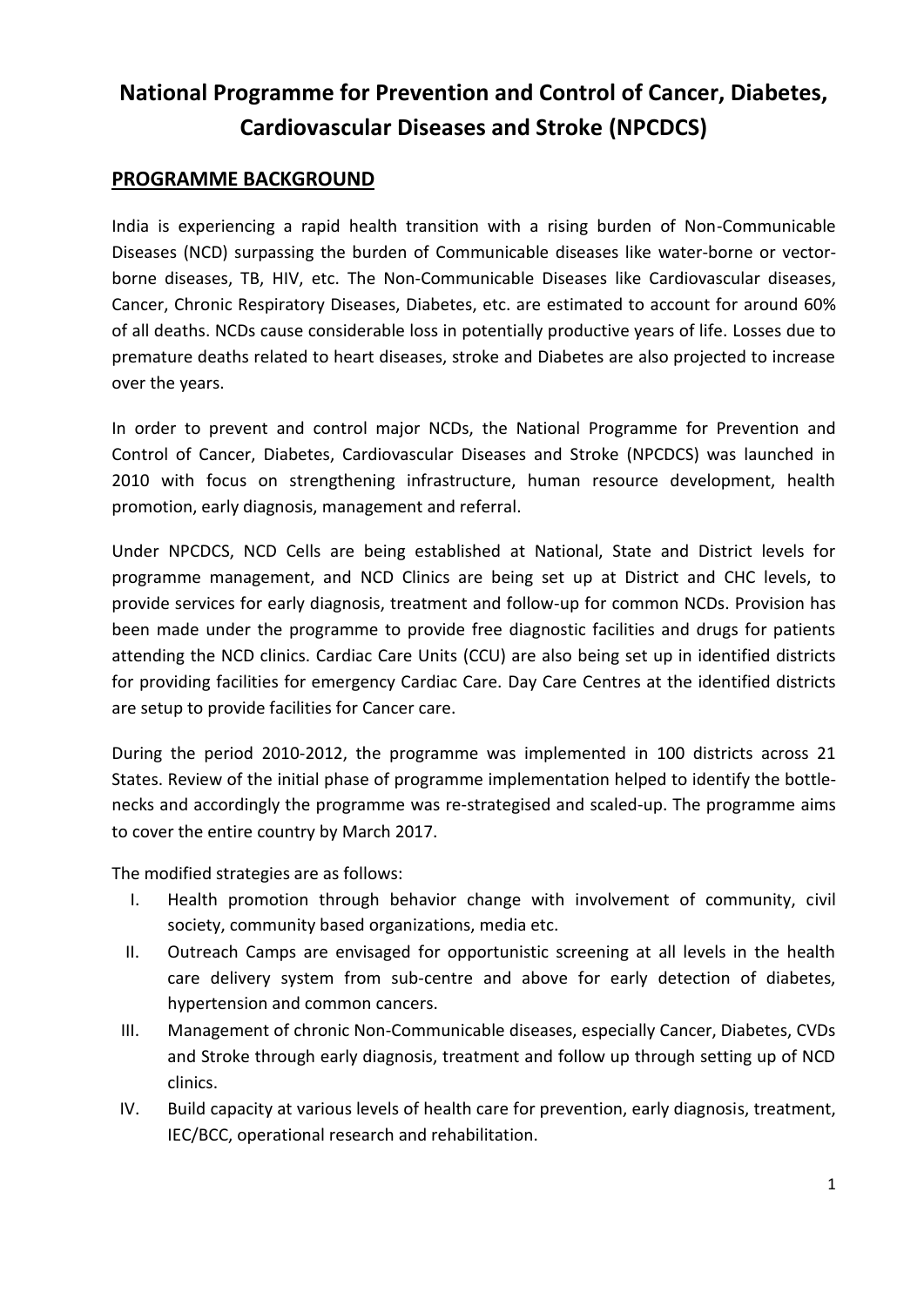- V. Provide support for diagnosis and cost effective treatment at primary, secondary and tertiary levels of health care.
- VI. Provide support for development of database of NCDs through a robust Surveillance System and to monitor NCD morbidity, mortality and risk factors.

Total cost of the programme for period 2012-2017 is Rs. 8,096 crore (share of Government of India is Rs. 6,535 crore and that of State Governments is Rs. 1,561 crore). The funds are being provided to the States under NCD Flexi-Pool through State PIPs of respective States/UTs, with the Centre to State share in ratio of 60:40 (except for NE and Hilly States, where the share is 90:10).

For the Cancer component, there is the Tertiary Care Cancer Centers (TCCC) scheme, which aims at setting up/strengthening of 20 State Cancer Institutes (SCI) and 50 TCCCs for providing comprehensive cancer care in the country. Under the scheme there is provision for giving a 'one time grant' of Rs. 120 crore per SCI and Rs. 45 crore per TCCC, to be used for building construction and procurement of equipment, with the Centre to State share in the ratio of 60:40 (except for North-Eastern and Hilly States, where the share is 90:10).

## **PROGRAMME PERFORMANCE**

As on March 2016, the programme is under implementation in all 36 States/UTs. A total of 298 District NCD Cells and 293 District NCD Clinics have been established in the country. Also, there are 103 functional Cardiac Care Units for emergency cardiac care and 64 Day-Care Centres for Cancer care at the District levels in the country.

During 2015-2016, more than 1.29 crore persons have been screened in the designated NCD Clinics. Among these NCD Clinic attendees, around 8% were diagnosed to be Diabetics and 12% were Hypertensives. Also, around 90,000 persons were diagnosed to be suffering from Cardiovascular diseases and over 13,000 persons were detected to be having common Cancers (including Oral, Cervical and Breast Cancers) among them. During 2015-2016, around 96 lakh persons were screened under various outreach activities for common NCDs (in Camps and PHC/SC), and they were referred to higher Centres for diagnosis and management.

## **RECENT INITIATIVES UNDER NPCDCS**

- 1. Inclusion of guidelines for prevention and management of Chronic Obstructive Pulmonary Disease (COPD) and Chronic Kidney Disease (CKD) under NPCDCS, to prevent and manage the chronic respiratory and kidney diseases respectively, which are also major causes of death due to NCDs.
- 2. For early detection of Diabetes, Hypertension and common Cancers in the community, guidelines are being issued to the States for initiating "Population-based Screening of common NCDs" utilising the services of the Frontline-workers and Health-workers under the existing Primary Healthcare System.